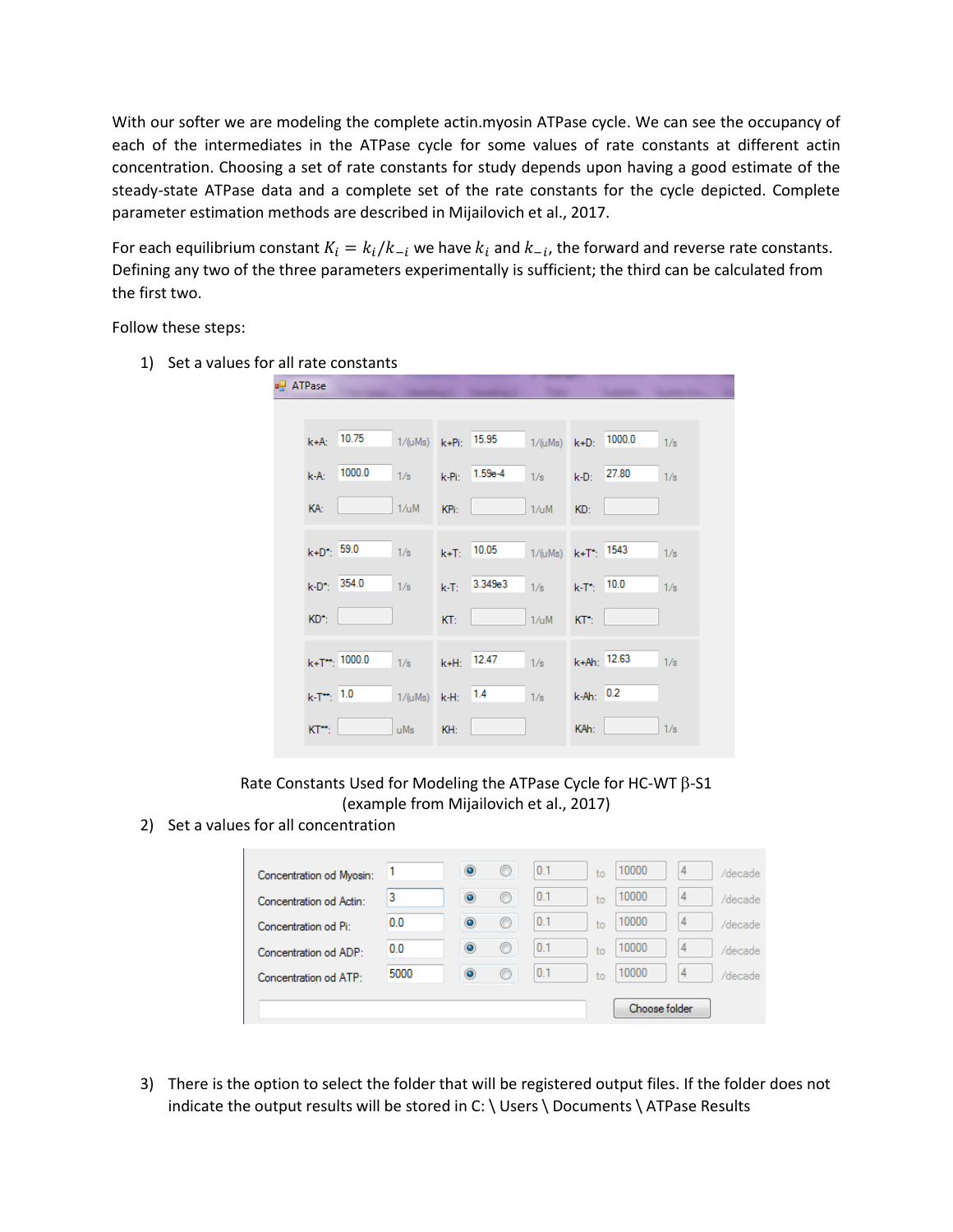| $k+A$ ; 10.75                                                                                          | $1/(uMs)$ $k+Pi$ : 15.95 |                 |                                                               | $1/(uMs)$ $k+D$ : 1000.0 |                            |                                                 | 1/s           |                         |                 |             |          |          |          |          |          |          |          |                |
|--------------------------------------------------------------------------------------------------------|--------------------------|-----------------|---------------------------------------------------------------|--------------------------|----------------------------|-------------------------------------------------|---------------|-------------------------|-----------------|-------------|----------|----------|----------|----------|----------|----------|----------|----------------|
| $k-A$ : 1000.0                                                                                         | 1/s                      |                 | $k-Pi$ : 1.59e-4                                              | 1/s                      |                            | $k-D$ : 27.80                                   | 1/s           |                         |                 |             |          |          |          |          |          |          |          |                |
| KA:                                                                                                    | 1/uM                     | KPi:            |                                                               | 1/uM KD:                 |                            |                                                 |               |                         |                 |             |          |          |          |          |          |          |          |                |
| $k+D^*$ : 59.0                                                                                         | 1/s                      | $k + T$ ; 10.05 |                                                               | $1/(uMs)$ $k+T^*$ ; 1543 |                            |                                                 | 1/s           |                         |                 |             |          |          |          |          |          |          |          |                |
| $k-D^*$ : 354.0                                                                                        | 1/s                      |                 | $k - T$ ; 3.349e3                                             | 1/s                      | $k$ -T <sup>*</sup> : 10.0 |                                                 | 1/s           |                         |                 |             |          |          |          |          |          |          |          |                |
| $KD^*$ :                                                                                               |                          | KT:             |                                                               | $1/\mu M$                | KT*:                       |                                                 |               |                         |                 |             |          |          |          |          |          |          |          |                |
| $k+T$ <sup>*</sup> : 1000.0                                                                            | 1/s                      | $k+H$ : 12.47   |                                                               | $1/s$ $k+Ah$ : 12.63     |                            |                                                 | 1/s           |                         |                 |             |          |          |          |          |          |          |          |                |
|                                                                                                        |                          |                 |                                                               |                          |                            |                                                 |               |                         |                 |             |          |          |          |          |          |          |          |                |
| $k$ -T <sup>2</sup> , 1.0                                                                              | $1/(uMs)$ k-H: $1.4$     |                 |                                                               | $1/s$ k-Ah: $0.2$        |                            |                                                 |               |                         |                 |             |          |          |          |          |          |          |          |                |
| $KT^*$ :                                                                                               | uMs                      | KH:             |                                                               |                          | KAh:                       | 1/s                                             |               |                         |                 |             |          |          |          |          |          |          |          |                |
|                                                                                                        |                          |                 |                                                               |                          |                            |                                                 | $\vert$ 4     |                         | $[{\mathsf A}]$ | <b>MDPi</b> | A-MDPi   | AMD      | AMD*     | AM       | AMT      | A-MT     | $A+MT$   | <b>ATPflux</b> |
|                                                                                                        | 3                        |                 | $\circledcirc$<br>$\circ$<br>$\circledcirc$<br>$\circledcirc$ | 0.1 <br> 0.1             |                            | $_{to}$ 10000<br>$\frac{}{\text{to}}$ 10000     | 4             | /decade<br>/decade      | 118.215539      | 0.223216    | 0.279711 | 0.102385 | 0.004461 | 0.000301 | 0.003179 | 0.044424 | 0.342322 | 4.461389       |
|                                                                                                        | 0.0                      |                 | $\circledcirc$<br>$\circ$                                     | 0.1                      |                            | $_{to}$ 10000                                   | $\vert$ 4     | /decade                 |                 |             |          |          |          |          |          |          |          |                |
| Concentration od Myosin: 1<br>Concentration od Actin:<br>Concentration od Pi:<br>Concentration od ADP: | 0.0                      |                 | $\circ$<br>$\circledcirc$                                     | 0.1                      |                            | $to$ 10000                                      | 4             | /decade                 | $*$             |             |          |          |          |          |          |          |          |                |
|                                                                                                        | 5000                     |                 | $\circledcirc$<br>$\circledcirc$                              | 0.1                      | to                         | 10000                                           | 4             | /decade                 |                 |             |          |          |          |          |          |          |          |                |
|                                                                                                        |                          |                 |                                                               |                          |                            |                                                 | Choose folder |                         |                 |             |          |          |          |          |          |          |          |                |
|                                                                                                        |                          |                 | Show results:                                                 |                          |                            |                                                 |               |                         |                 |             |          |          |          |          |          |          |          |                |
| Concentration od ATP:<br>Run                                                                           |                          |                 |                                                               |                          |                            | $\Box$ [A] $\Box$ MDPI $\Box$ A-MDPI $\Box$ AMD |               | $\Box$ AMD <sup>+</sup> |                 |             |          |          |          |          |          |          |          |                |

4) Also, the results will be shown in the table on the right side. Data in the table can be copied.

5) The results for fixed values of concentration cannot be drawn on charts. But we can use value range and number of points in the range for any concentration. For the beginning you can put for example [A tot] = = 0.1  $\mu$ M to 100 mM, 4/decade, and [M tot] = 1  $\mu$ M, [ATP] =5mM, [Pi]=[ADP] =0.